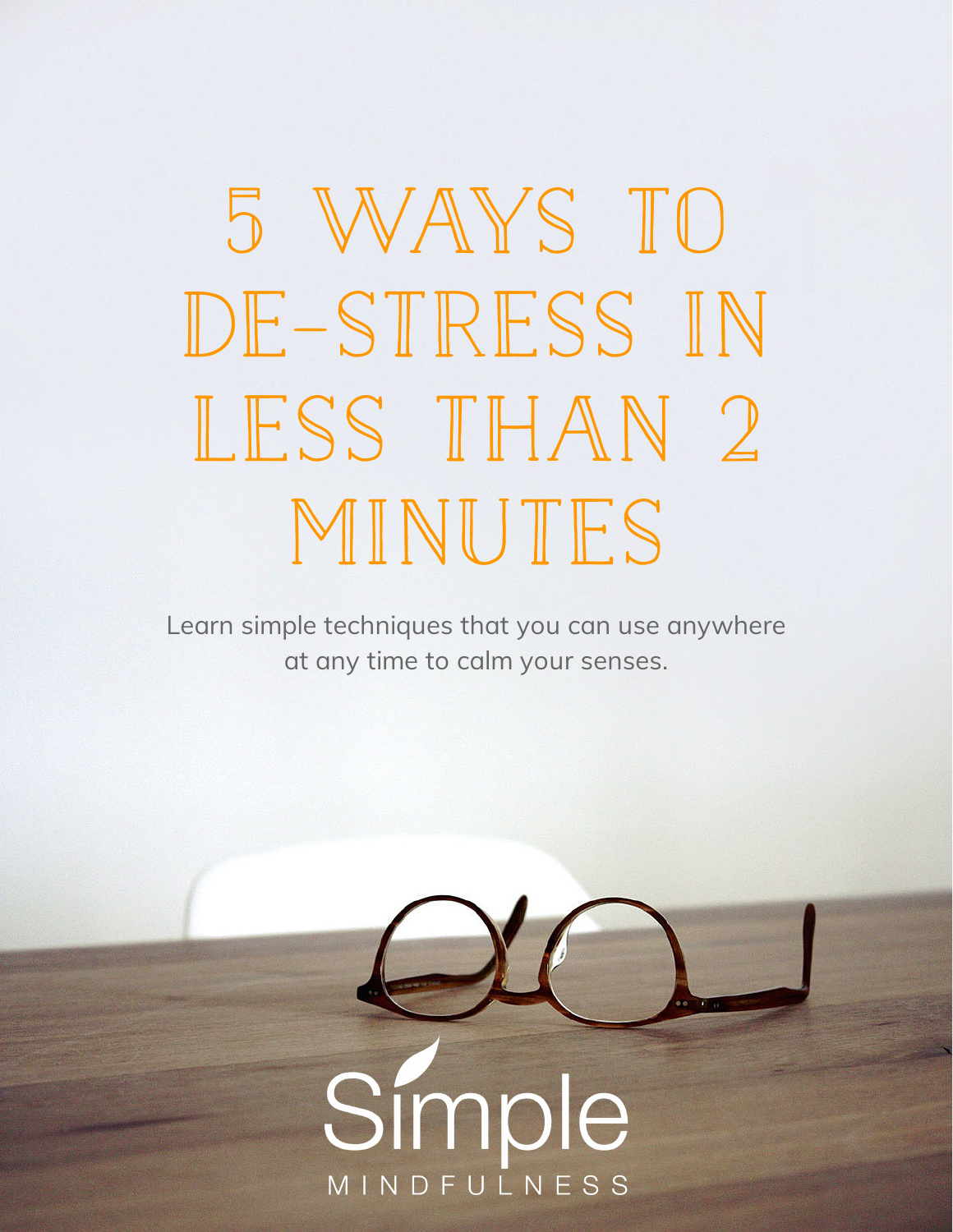## 5 ways to de-stress **in less than 2 minutes**

#### **1. Box Breathing**

- ▢ Sit upright in a chair with your hands on your thighs.
- ▢ Inhale and exhale through your mouth, completely emptying your lungs.
- □ Inhale slowly through your mouth for a slow count of four. Completely fill every corner of your lungs.
- ▢ Hold your breath for the same slow four counts.
- $\Box$  Slowly exhale through your mouth for a slow count of four.
- ▢ Hold your breath for a count of four.
- $\Box$  Repeat this process four times then breathe normally.

#### **2. Be Here Now**

- $\Box$  When you notice your mind racing, anxiety building, getting stressed about all that's on your to-do list, pause.
- $\Box$  Close your eyes, and take one very deep breath in through your nose.
- ▢ Release your breath slowly through your mouth.
- ▢ Pause and slowly say to yourself, "Be. Here. Now."
- ▢ Allow whatever you were feeling to escape from your body in a mist.
- ▢ Open your eyes and notice what's in front of you. Notice aspects of your environment. Notice your breathing.
- ▢ Realize that everything is okay right here, right now.
- ▢ Name one thing you're grateful for and feel how that thing makes you feel.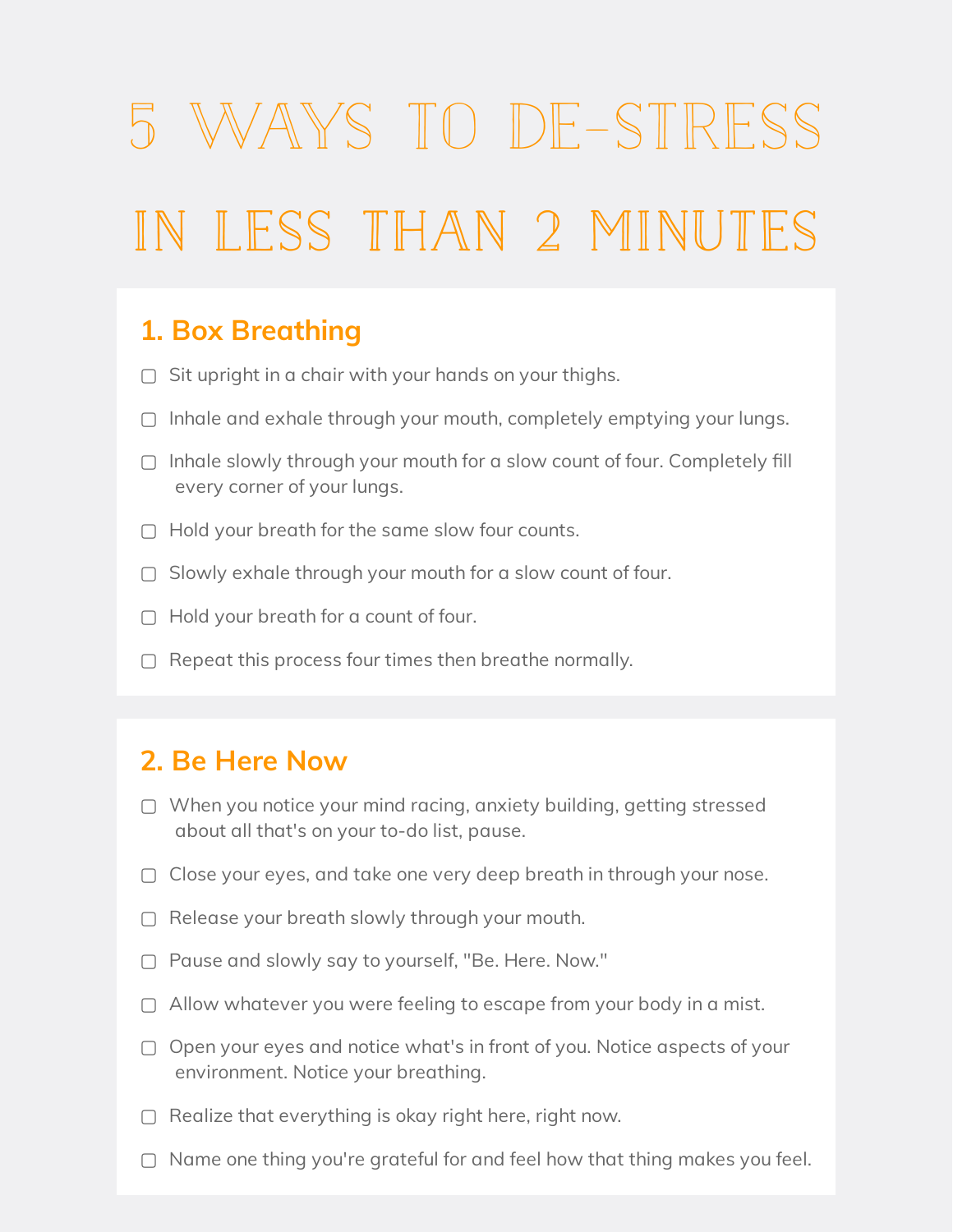#### **3. Express Gratitude**

- $\Box$  Before you start, find something to write with and on (i.e. your favorite pen and journal or your phone or tablet).
- ▢ Sit down, close your eyes and take a deep breath.
- ▢ Pause for a moment while you center yourself and focus on your breathing.
- ▢ Think about something you're grateful for and write it down. Write about the aspects of that thing for which you're grateful. Describe it in as much detail as possible.
- ▢ As you write, feel the feelings that this thing invokes for you. *Feel* the gratitude.
- ▢ Write about at least three things you're grateful for in this manner.

**Side note:** Turning this into a daily practice where you write about different things every day can have a significantly positive impact on those experiencing depression.

#### **4. Body Scan**

- $\Box$  Sit or lie down. Close your eyes. Take five deep, cleansing breaths.
- ▢ Slowly scan your body from the top of your head to the tips of your toes.
- ▢ Notice all the sensations you feel (or don't feel) as you move from the top of your head, over your face, tongue, jaw, neck and shoulders.
- ▢ Then move through your arms, chest, gut, lower abdomen, and hips.
- ▢ Continue down your legs, knees, ankles, feet and toes.
- $\Box$  Be curious about the painful sensations you may be feeling. Exactly where are they in the specific muscles and joints? Don't try to make them go away, simply notice.
- ▢ When you're done, take two deep breaths, releasing them slowly.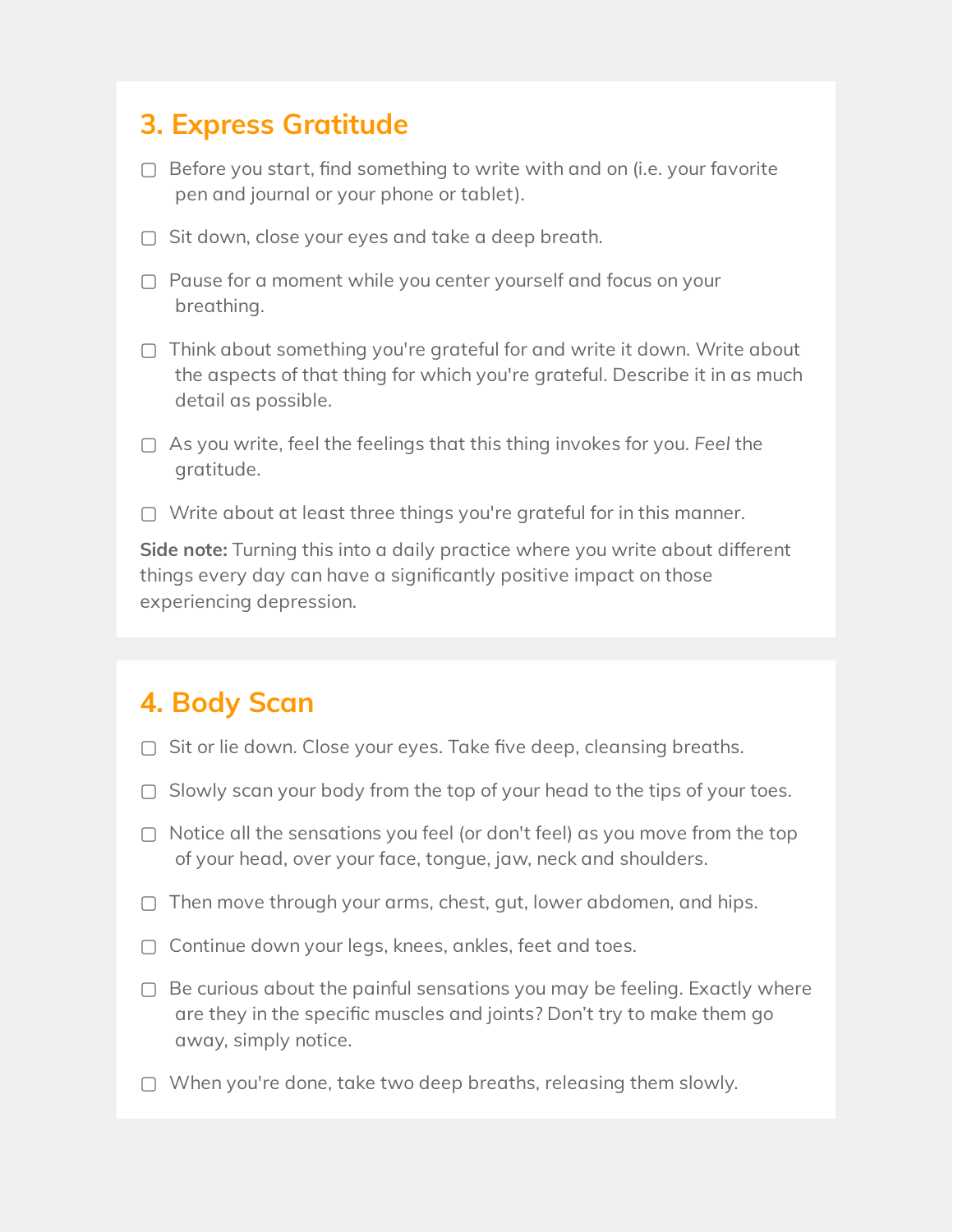#### **5. Name Three Things**

- ▢ Sit down, close your eyes and take a deep breath in. Let it out slowly.
- ▢ Open your eyes and name one object you see in front of you (i.e. your computer).
- ▢ Take another breath and name another object (i.e. your desk).
- ▢ Take one more breath and name another object (i.e. another person).
- ▢ Close your eyes. As you take three deep breaths, name three sounds that you hear, noting one sound per breath (i.e. a fan, your breath, a conversation).
- ▢ Now note three feelings that you're experiencing as you take three deep breaths (i.e. cold, anxious, hungry).
- ▢ Repeat the process noting two things, sounds and feelings.
- ▢ Repeat the process again noting one thing, sound and feeling.
- ▢ Close your eyes and take a deep breath in. Let it out slowly.